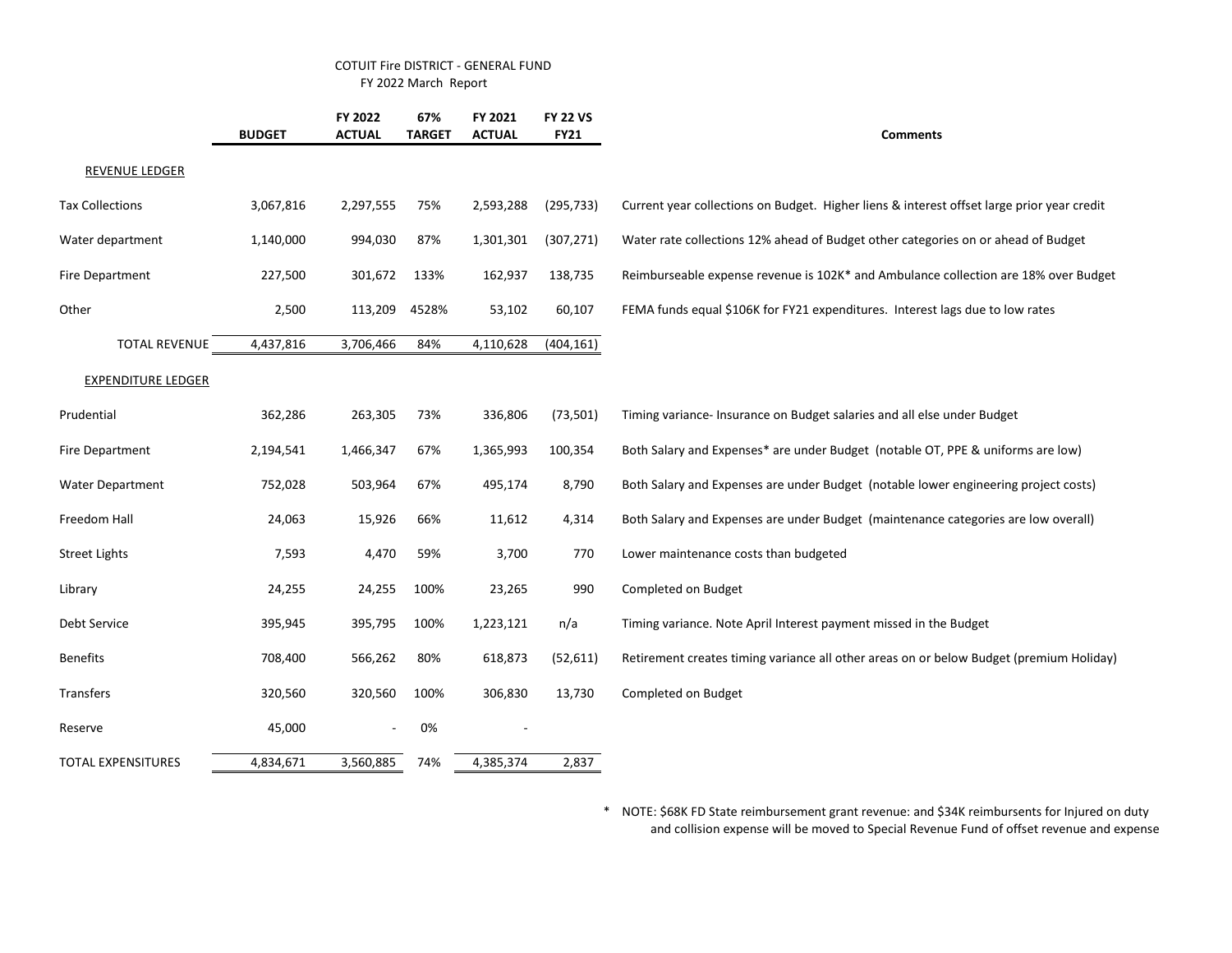## Cotuit Fire District - All Funds FY 2022 March Report  **SPECIAL ARTICLE STATUS**

| <b>DESCRIPTION</b><br>(Authorizing ADM Year and Article) | <b>BEGINING</b><br><b>BALANCE</b> | May 2021 ADM<br><b>Additions</b> | FY 2022<br><b>EXPENDITED</b> | <b>CURRENT</b><br><b>BALANCE</b> | <b>STATUS</b>                                                                                                            |
|----------------------------------------------------------|-----------------------------------|----------------------------------|------------------------------|----------------------------------|--------------------------------------------------------------------------------------------------------------------------|
| <b>Carry -Over Articles</b>                              |                                   |                                  |                              |                                  |                                                                                                                          |
| Space Needs Study (2017-13)                              | 11,562                            | 31,125                           |                              |                                  | 42,687 Available                                                                                                         |
| Water Dept Security System (2015-19)                     | 42,975                            |                                  | 8,445                        |                                  | 34,530 Finishing, Article projected for closure at May ADM                                                               |
| Fire Station Repairs (2020-7)                            | 40,695                            |                                  | 22,457                       |                                  | 18,238 In Process                                                                                                        |
| Water Tank balance (2015-various)                        | 312,634                           |                                  |                              |                                  | 312,634 \$180K available for 10 year project; \$132K for 30+ yr. only                                                    |
| New Articles from May 2021 ADM                           | 407,866                           | 31,125                           | 30,902                       | 408,088                          |                                                                                                                          |
| Back-up Ambulance (2021-6)                               |                                   | 65,000                           |                              |                                  | 65,000 Pending                                                                                                           |
| Replace Deputy Chief 's vehicle (2021-7)                 |                                   | 48,000                           |                              |                                  | 48,000 At Dealers for equipment installation                                                                             |
| Transfer of School Property (2021-16)                    |                                   | 45,000                           |                              |                                  | 45,000 School Property Acquisition and 1 year Maintenance                                                                |
| Cost Studies and maintenance (2021-17)                   |                                   | 207,500                          |                              |                                  | 207,500 Evaluation of alternate use costs for School Property                                                            |
| <b>TOTAL</b>                                             | 407,866                           | 396,625                          | 30,902                       | 773,588                          |                                                                                                                          |
| <b>USDA Maintenance Reserve</b><br>Activity              | 34,221                            | 15,500                           | 275                          | 49,446                           | Reserve for Main Street Tower maintenance as require by USDA<br>loan agreement. Funded annual from Water Dept operations |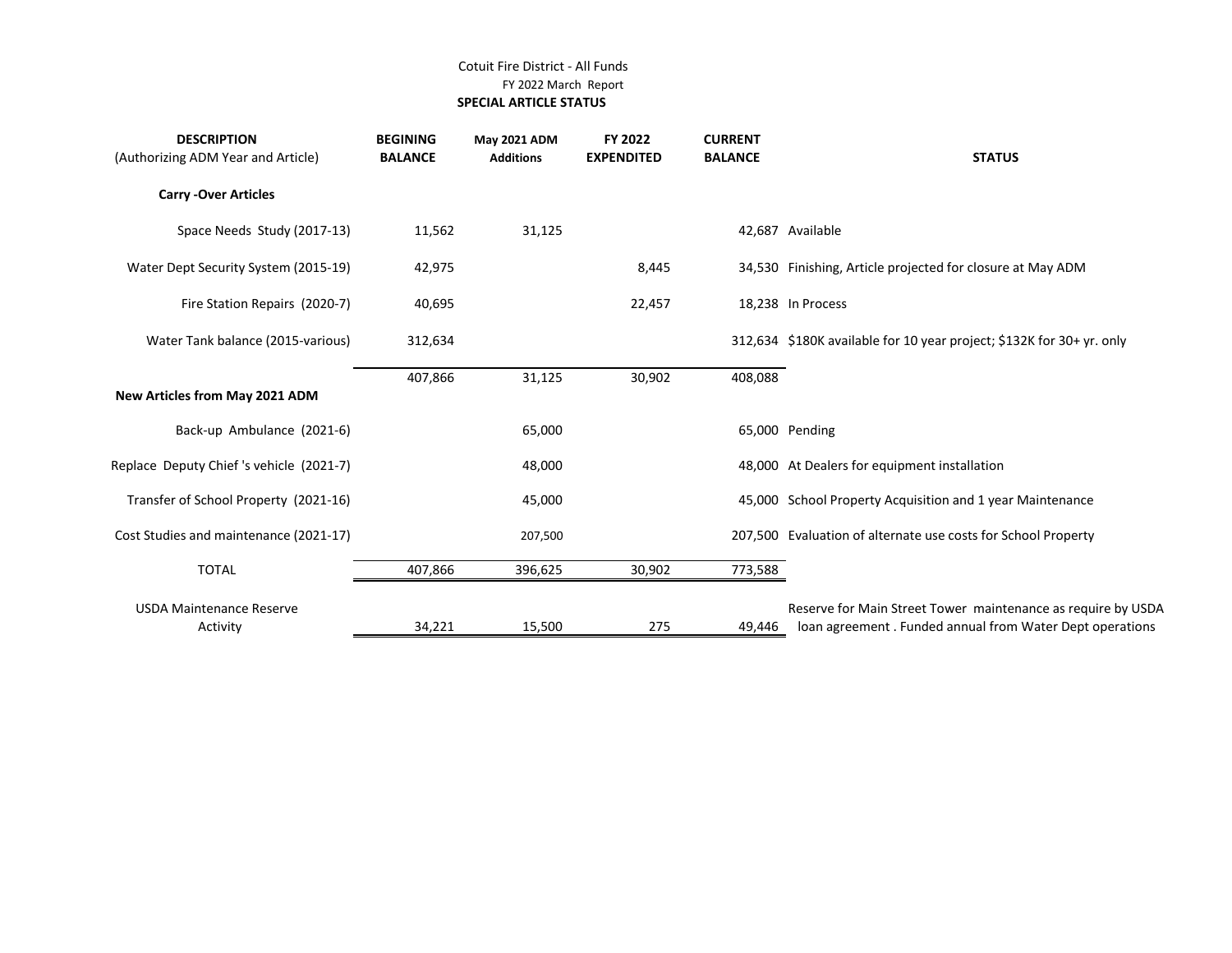## COTUIT Fire DISTRICT - GENERAL FUND FY 2022 March Report

|                         | <b>BUDGET</b> | FY 2022<br><b>ACTUAL</b> | 67%<br><b>TARGET</b> | FY 2021<br><b>ACTUAL</b> | <b>FY 22 VS</b><br><b>FY21</b> |                                                                               |
|-------------------------|---------------|--------------------------|----------------------|--------------------------|--------------------------------|-------------------------------------------------------------------------------|
| PRUDENTIAL              |               |                          |                      |                          |                                |                                                                               |
| Salaries                | 111,200       | 67,583                   | 61%                  | 91,740                   |                                | (24,158) Well Below Budget                                                    |
| Insurance               | 150,000       | 150,706                  | 100%                 | 141,645                  |                                | 9,061 On Budget - Timing Variance                                             |
| Refinancing cost        | 0             |                          |                      | 48,813                   | (48, 813)                      |                                                                               |
| Liens, Penalty & Int.   | 101,086       | 45,017                   | 45%                  | 54,608                   |                                | (9,591) Well Below Budget, audit and actuarial fees paid May                  |
|                         | 362,286       | 263,305                  | 73%                  | 336,806                  | (73, 501)                      |                                                                               |
| FIRE DEPARTMENT         |               |                          |                      |                          |                                |                                                                               |
| Salaries                | 1,832,910     | 1,240,318                | 68%                  | 1,170,081                |                                | 70,237 Below Budget - primarily OT but regular salaries as well               |
| Expenses                | 361,631       | 226,028                  | 63%                  | 195,912                  |                                | 30,116 Below Budget - primarily Maintenance, legal PPE and uniforms           |
|                         | 2,194,541     | 1,466,347                | 67%                  | 1,365,993                | 100,354                        |                                                                               |
| <b>WATER DEPARTMENT</b> |               |                          |                      |                          |                                |                                                                               |
| Salaries                | 375,029       | 256,045                  | 68%                  | 276,874                  |                                | (20,829) Below Budget across all categories                                   |
| Expenses                | 376,999       | 247,919                  | 66%                  | 218,300                  |                                | 29,619 Below Budget - lower engineering cost, chemicals and meter replacement |
|                         | 752,028       | 503,964                  | 67%                  | 495,174                  | 8,790                          |                                                                               |
| <b>FREEDOM HALL</b>     |               |                          |                      |                          |                                |                                                                               |
| Salaries                | 3,759         | 3,924                    | 104%                 | 0                        |                                | 3,924 Over Budget due to understated Budget                                   |
| expenses                | 20,304        | 12,002                   | 59%                  | 11,612                   |                                | 390 Well Below Budget due to lower maintenance costs                          |
|                         | 24,063        | 15,926                   | 66%                  | 11,612                   | 4,314                          |                                                                               |
| <b>STREET LIGHTS</b>    |               |                          |                      |                          |                                |                                                                               |
| Electricity             | 5,100         | 3,677                    | 72%                  | 3,266                    | 411                            |                                                                               |
| Maintenance             | 2,493         | 793                      | 32%                  | 434                      |                                | 359 Well below budget                                                         |
|                         | 7,593         | 4,470                    | 59%                  | 3,700                    | 770                            |                                                                               |
| <b>DEBT SERVICE</b>     |               |                          |                      |                          |                                |                                                                               |
| Long Term principal     | 282,632       | 282,632                  | 100%                 | 152,632                  |                                | 130,000 Competed on Budget                                                    |
| Long Term interest      | 113,313       | 113,163                  | 100%                 | 81,197                   |                                | 31,966 Understated Budget for 2nd LT debt Interest due in April               |
| Short Term principal    | 0             |                          |                      | 970,000                  | (970,000)                      |                                                                               |
| Short Term interest     | 0             |                          |                      | 19,292                   | (19, 292)                      |                                                                               |
|                         | 395,945       | 395,795                  | 100%                 | 1,223,121                | (827, 326)                     |                                                                               |
| <b>BENEFITS</b>         |               |                          |                      |                          |                                |                                                                               |
| Health insurance        | 323,000       | 198,205                  | 61%                  | 229,731                  |                                | (31,526) Under Budget due to one month premium holiday                        |
| Life & Dental Ins       | 20,000        | 10,874                   | 54%                  | 12,804                   |                                | (1,929) Under Budget due to one month premium holiday                         |
| Med Ins stipend option  | 42,530        | 34,320                   | 81%                  | 43,898                   |                                | (9,577) Timing Variance                                                       |
| Retirement              | 322,870       | 322,863                  | 100%                 | 332,441                  |                                | (9,578) Completed on Budget                                                   |
|                         | 708,400       | 566,262                  | 80%                  | 618,873                  | (52, 611)                      |                                                                               |
| <b>TRANSFERS</b>        |               |                          |                      |                          |                                |                                                                               |
| <b>OPEB Trust</b>       | 239,600       | 239,600                  | 100%                 | 239,000                  |                                | 600 Completed on Budget                                                       |
| Stabilization           | 35,000        | 35,000                   | 100%                 | 25,000                   |                                | 10,000 Completed on Budget                                                    |
| <b>WD Stabilization</b> | 45,960        | 45,960                   | 100%                 | 42,830                   |                                | 3,130 Completed on Budget                                                     |
|                         | 320,560       | 320,560                  | 100%                 | 306,830                  | 13,730                         |                                                                               |